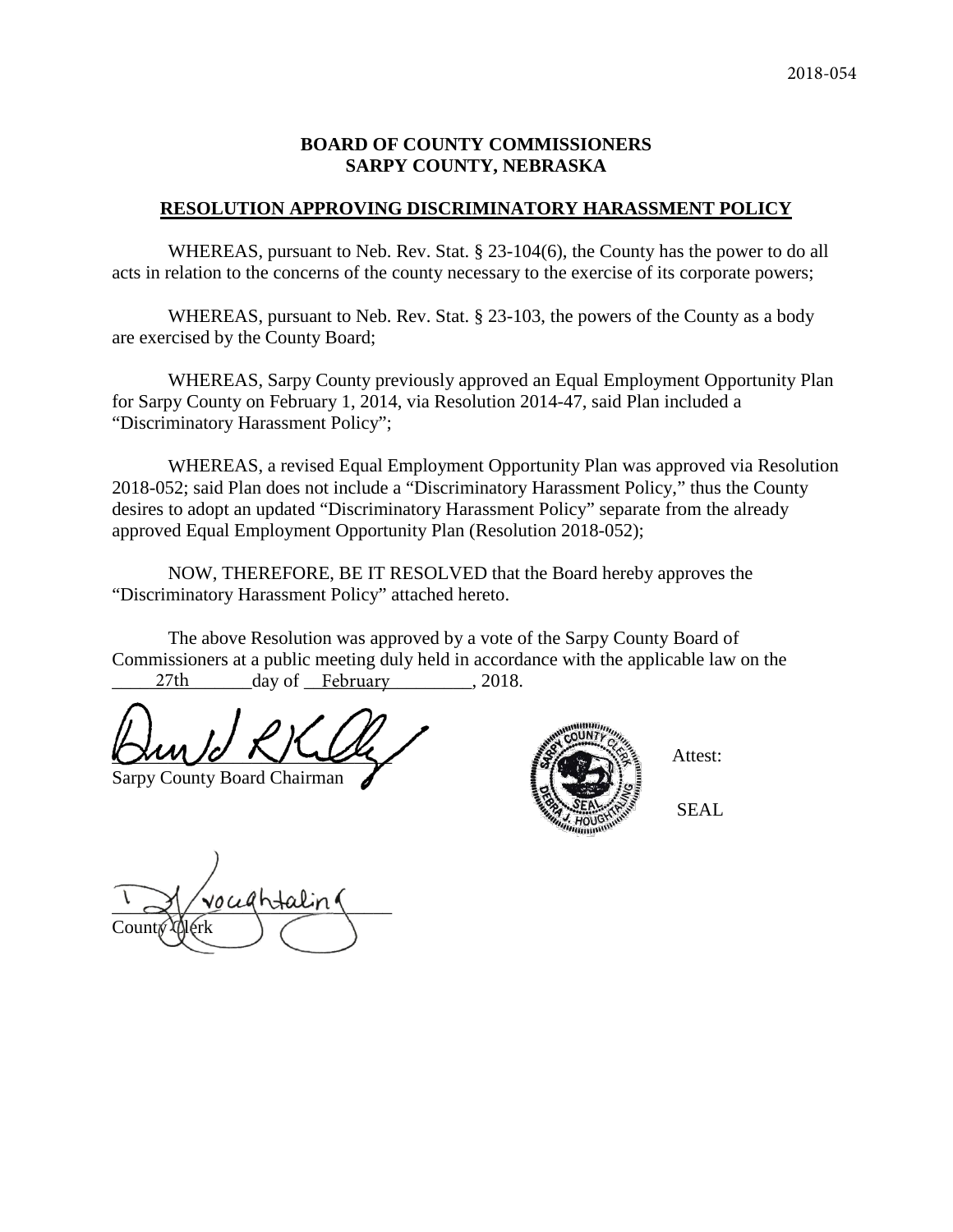# **DISCRIMINATORY HARASSMENT POLICY FOR SARPY COUNTY, NEBRASKA**



**February 2018**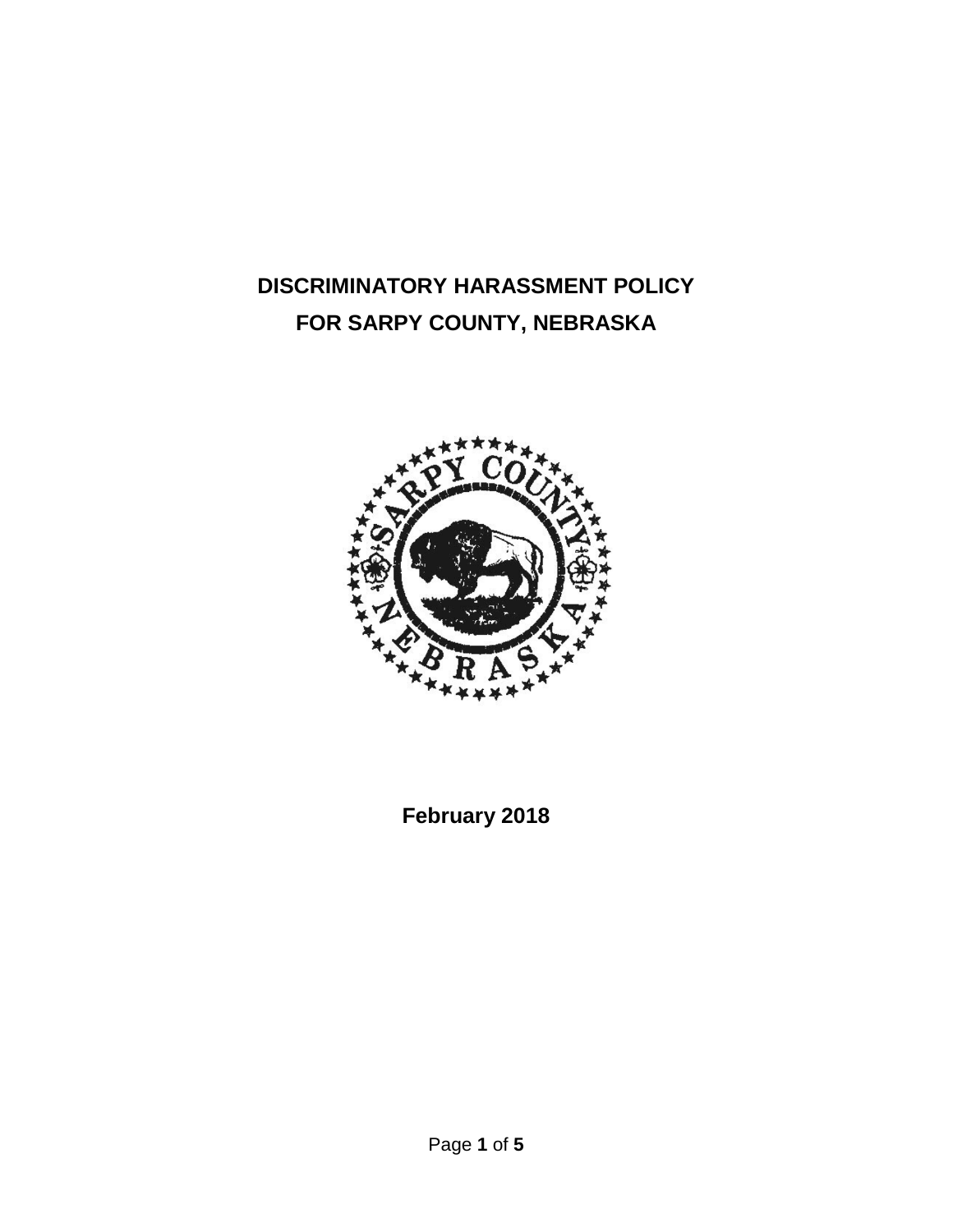# **Discriminatory Harassment Policy**

## **I. Objectives:**

- a. Sarpy County is committed to a work environment in which all individuals are treated with respect and dignity. Each individual has the right to work in a professional atmosphere that promotes equal employment opportunities and prohibits unlawful discriminatory practices, including harassment.
- b. Sarpy County has developed this Policy to ensure that all its employees can work in an environment free from unlawful harassment, discrimination and retaliation. Sarpy County will make every reasonable effort to ensure that all concerned are familiar with these policies and are aware that any complaint in violation of such policies will be investigated and resolved appropriately.

## **II. Individuals and Conduct Covered by this Policy:**

- a. This Policy applies to all applicants and employees.
- b. This Policy applies to unacceptable conduct in the workplace and in any work-related setting outside the workplace, such as during business trips, business meetings, and business-related social events.

## **III. Sexual harassment:**

- a. Sexual harassment constitutes discrimination and is illegal under federal, state, and local laws. For the purposes of this Policy, "sexual harassment" is defined as unwelcome sexual advances, requests for sexual favors, and other verbal or physical conduct of a sexual nature when, for example: a) submission to such conduct is made either explicitly or implicitly a term or condition of an individual's employment, b) submission to or rejection of such conduct by an individual is used as the basis for employment decisions affecting such individual, or c) such conduct has the purpose or effect of unreasonably interfering with an individual's work performance or creating an intimidating, hostile, or offensive working environment.
- b. Title VII of the Civil Rights Act of 1964 recognizes two types of sexual harassment: a) quid pro quo and b) hostile work environment. Sexual harassment may include a range of subtle and not-so-subtle behaviors and may involve individuals of the same or different gender. Depending on the circumstances, these behaviors may include unwanted sexual advances or requests for sexual favors; sexual jokes and innuendo; verbal abuse of a sexual nature; commentary about an individual's body, sexual prowess or sexual deficiencies; leering, whistling or touching; insulting or obscene comments or gestures; display in the workplace of sexually suggestive objects or pictures; and other physical, verbal or visual conduct of a sexual nature.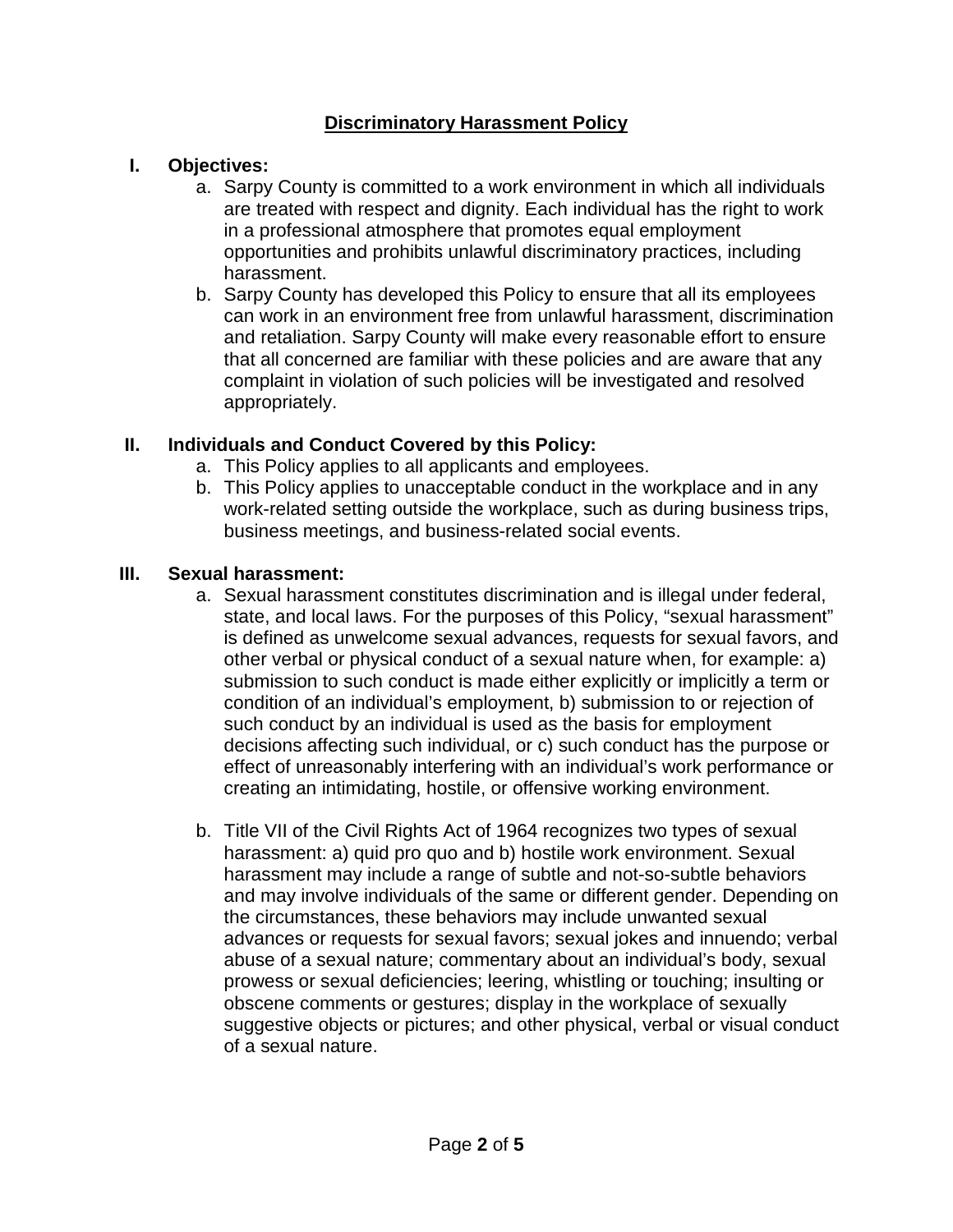#### **IV. Harassment:**

- a. Harassment on the basis of any other protected characteristic is also strictly prohibited. Under this Policy, harassment is verbal, written or physical conduct that denigrates or shows hostility or aversion toward an individual because of his or her race, color, religion, sex, national origin, age, disability, marital status, or any other characteristic protected by law, or that of his or her relatives, friends or associates, and that: a) has the purpose or effect of creating an intimidating, hostile or offensive work environment, b) has the purpose or effect of unreasonably interfering with an individual's work performance, or c) otherwise adversely affects an individual's employment opportunities.
- b. Harassing conduct includes epithets, slurs or negative stereotyping; threatening, intimidating or hostile acts; denigrating jokes; and written or graphic material that denigrates or shows hostility or aversion toward an individual or group that is placed on walls or elsewhere on the employer's premises or circulated in the workplace, on company time or using company equipment by e-mail, phone (including voice messages), text messages, social networking sites, or other means.

#### **V. Reporting an Incident of Harassment, Discrimination or Retaliation:**

- a. Not all inappropriate conduct in the workplace meets the definition of harassment. However, other forms of inappropriate conduct in the workplace, although not in direct violation of this policy, may still be addressed through other avenues (e.g. Personnel Rules and Regulations).
- b. Sarpy County encourages the reporting of all perceived incidents of discrimination, harassment, or retaliation, regardless of the offender's identity or position. Individuals who believe that they have been the victim of such conduct should discuss their concerns with their immediate supervisor or Human Resources. See the complaint procedure described below.
- c. In addition, Sarpy County encourages individuals who believe they are being subjected to such conduct to promptly advise the offender that his or her behavior is unwelcome and to request that it be discontinued. Often this action alone will resolve the problem. Sarpy County recognizes, however, that an individual may prefer to pursue the matter through complaint procedures.

#### **VI. Complaint Procedure:**

a. Individuals who believe they have been the victims of conduct prohibited by this policy or believe they have witnessed such conduct shall discuss their concerns with their immediate supervisor or Human Resources. In order to have the complaint considered for review, the complainant must file the complaint no later than 60 days after: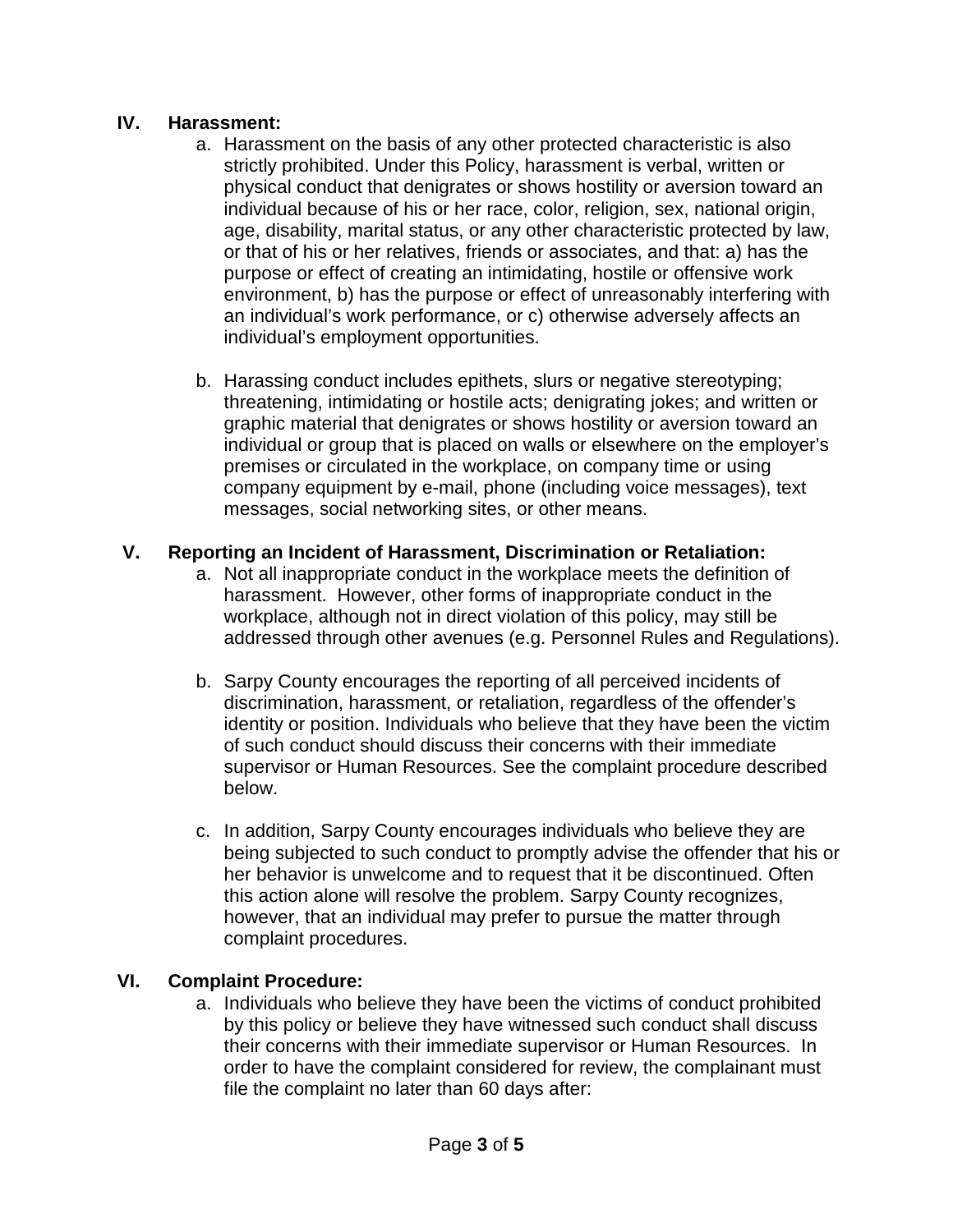- i. The date of alleged act of wrongdoing; or
- ii. Where there has been a continuing course of conduct, the date of the most recent act of alleged wrongdoing.
- iii. In either case (i) or (ii), Sarpy may extend the time for filing or waive the time limit in the interest of justice, specifying in writing the reason for so doing.
- b. Complaints shall be in writing and shall be signed by the complainant and/or the complainant's representative. Complaints shall set forth as fully as possible the facts and circumstances surrounding the claimed policy violation. In the event that a person makes a verbal complaint to an official or employee of Sarpy, the official or employee who received the verbal complaint shall notify the Human Resources Director. In turn, the person who made the verbal complaint shall be interviewed by the Human Resources Director and encouraged to reduce the complaint to writing.
- c. Within 10 calendar days, the Human Resources Director will acknowledge receipt of the allegation.
- d. Within 30 calendar days after receipt of the allegation, if necessary, the Human Resources Director will begin to conduct an investigation of the allegation and will thereafter timely render a final decision for action in a report of findings. The investigation may include individual interviews with the parties involved and, where necessary, with individuals who may have observed the alleged conduct or may have other relevant knowledge.
- e. Confidentiality will be maintained throughout the investigatory process to the extent consistent with adequate investigation and appropriate corrective action.
- f. Retaliation against an individual for reporting an alleged policy violation or for participating in an investigation is a serious violation of this policy and will be subject to disciplinary action. Acts of retaliation should be reported immediately and will be promptly investigated and addressed. For purposes of this policy, retaliation occurs when an employer takes an adverse action against an individual because he or she engaged in a protected activity.
- g. False and malicious complaints of wrongdoing (as opposed to complaints that, even if erroneous, are made in good faith) may be the subject of appropriate disciplinary action.
- h. Responsive action will be recommended as warranted and may include training, referral to counseling or disciplinary action such as a warning,